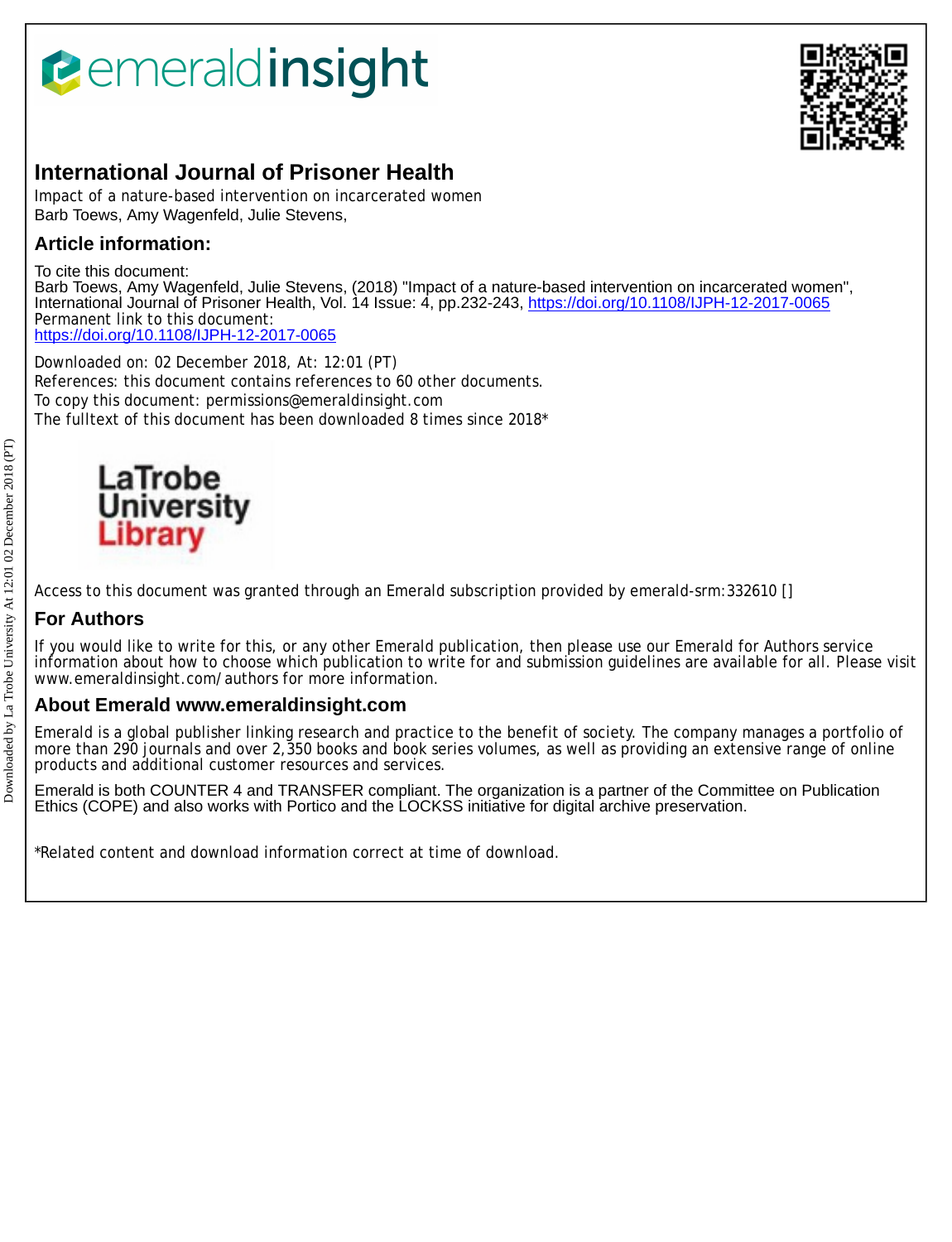# Impact of a nature-based intervention on incarcerated women

Barb Toews, Amy Wagenfeld and Julie Stevens

Barb Toews is based at the University of Washington Tacoma, Tacoma, Washington, USA.

Amy Wagenfeld is based at the Department of Occupational Therapy, Western Michigan University, Grand Rapids, Michigan, USA. Julie Stevens is Professor at the Department of Landscape

Architecture, Iowa State University, Ames, Iowa, USA.

#### **Abstract**

**Purpose** – The purpose of this paper is to understand the impact of a short-term nature-based intervention on the social-emotional well-being of women incarcerated on a mental health unit in a state prison.

Design/methodology/approach – This research used a mixed method approach with individual interviews, a focus group and a visual analog scale (VAS).

Findings - Qualitative results found that women appreciated the planting party and the way the plants improved the physical environment. Women were also emotionally and relationally impacted by their participation and practiced skills related to planting and working with people. Quantitative results indicate that women were happier, calmer, and more peaceful after the intervention than before.

Research limitations/implications - Study limitations include sample size, self-report data and use of a scale not yet tested for reliability and validity.

**Practical implications** – Findings suggest that nature-based interventions can serve as an adjunct to traditional mental health therapies in correctional settings. Nature-based interventions can support women's goals to improve their mental health.

Social implications – Findings suggest that nature-based interventions can serve to improve relationships among incarcerated women, which may make a positive impact on the prison community. Such interventions may also assist them in developing relational and technical skills that are useful upon release.

Originality/value - To date, there is limited knowledge about the impact of nature-based interventions on incarcerated individuals coping with mental health concerns.

Keywords Mental health, Prison, Treatment, Nature, Environmental design, Gardens Paper type Research paper

#### Introduction

The USA boasts the world's highest incarceration rate, incarcerating 2.2 million men and women each year in federal and state prisons and local jails (Tsai and Scommegna, 2012). More than half of these individuals cope with mental health problems including substance abuse, depression, schizophrenia and post-traumatic stress disorder (Travis et al., 2014). Incarcerated women struggle with mental health at greater rates than men (Glaze and James, 2006; Prins, 2014; Steadman et al., 2009), with 91 percent of female offenders meeting lifetime criteria for mental health disorders, 82 percent for substance abuse and 53 percent for post-traumatic stress disorder (Lynch et al., 2014). This compromised mental health is due, in part, to women's experiences with childhood abuse as well as intimate partner violence (Lynch et al., 2012, 2013).

The mental health of those incarcerated, both men and women, is clearly of great concern, especially for the way it may contribute to offending (Gottfried and Christopher, 2017). In this era when correctional facilities have become "'de facto' mental health treatment facilities" (Honberg, 2015, para. 6), individuals may receive their first mental health services while incarcerated (Farnworth and Muñoz, 2009). However, of the \$8 billion spent annually on correctional healthcare, only 14 percent covered mental health care and pharmaceuticals and 5 percent paid for substance abuse treatment (Henrichson and Delaney, 2012; The Pew Charitable Trusts and MacArthur Foundation, 2014). This limited funding translates into less than one hour of mental

Received 27 December 2017 Revised 28 February 2018 23 March 2018 Accepted 26 March 2018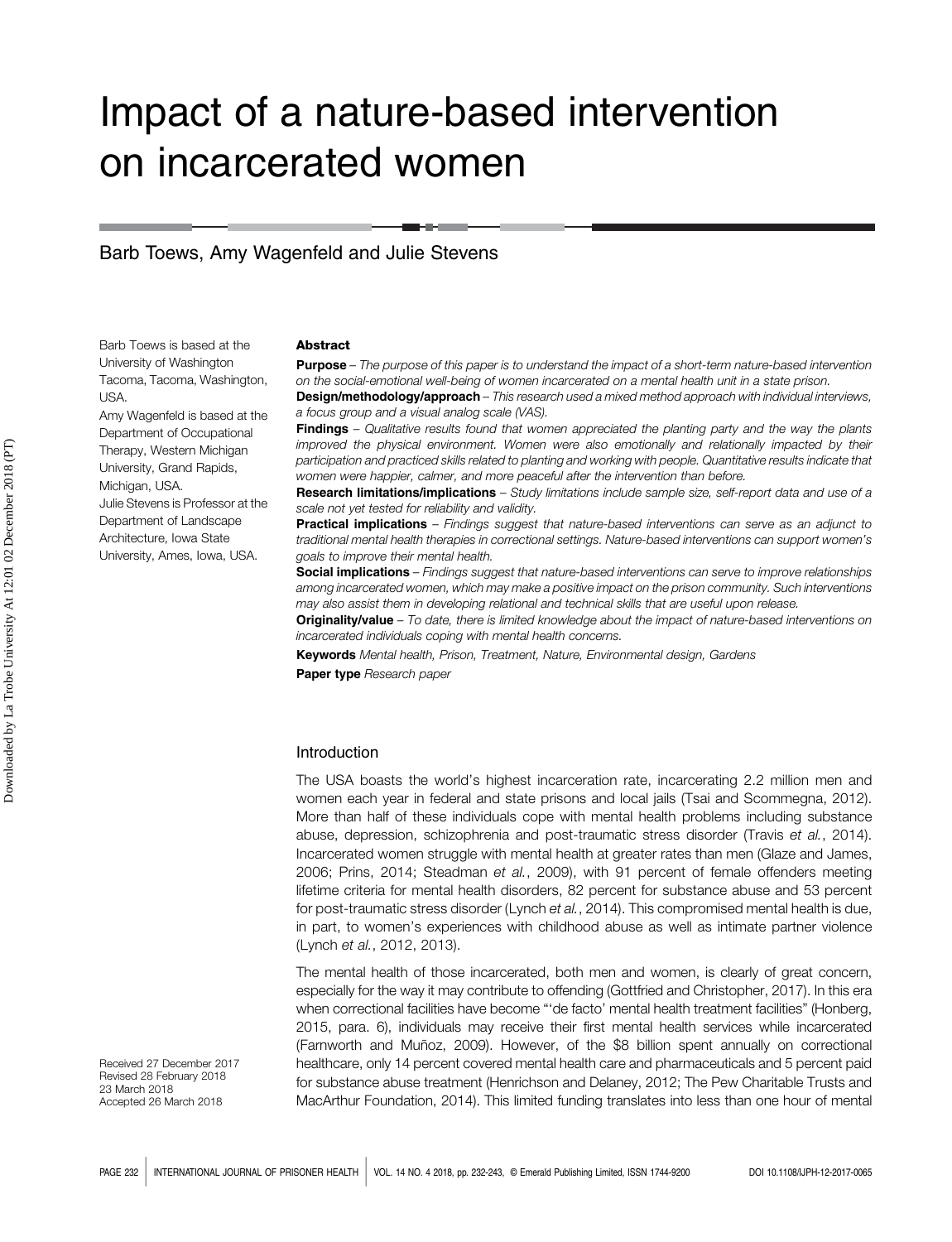health counseling by trained professionals per week for those without acute mental illness (Hills et al., 2004). The disconnect between severely constrained funding and a significant need for mental health services, coupled with limited correctional staff training (Daniel, 2007), sets up a system that is stretched, if not inadequate to meet the needs of incarcerated individuals.

It is imperative to find new therapeutic mental health approaches that do not require extensive trained counseling staff and can, in some capacity, be self-directed by the incarcerated person. One approach includes nature-based interventions. Nature has long been known to have therapeutic benefits for those who are not incarcerated (Alcock et al., 2014; Astell-Burt et al., 2014; Mitchell, 2013; Roe et al., 2013; Ulrich, 1984). Nature- and horticulturally oriented programs used within prisons also show positive results (Baybutt and Chemlal, 2016; Flagler, 1995; Patterson, 2013; Rice and Remy, 1998; Richards and Kafami, 1999; Van Der Linden, 2015). These studies, however, do not specifically explore the impact of nature-based interventions on those confined to mental health units within the correctional facility. Participation in nature-based interventions may improve the social-emotional well-being of incarcerated individuals struggling with mental health in such a way that they are confined to specialized units for shorter periods and learn skills for using nature in their daily life to manage and cope with their health. This pilot study is a first step toward understanding the impact of a nature-based intervention on the social-emotional well-being of women incarcerated on a mental health unit in a state prison.

#### Literature review

There is significant evidence-based research supporting mental, physical, and psychosocial benefits associated with access to nature, across various demographics (e.g. Adevi, and Lieberg, 2012; Währborg et al., 2014). Research has found that engaging in outdoor nature experiences reduces stress (Pasanen et al., 2018) and walking in nature increases positive affect and decreases negative affect, as well as increasing revitalization, positive engagement and tranquility ( Johansson et al., 2011). Interaction with nature (IWN) also promotes social inclusion, which in turn enhances quality of life (Diamant and Waterhouse, 2010). Similar positive effects and symptom relief have been found among people who have experienced trauma (Linton, 2017; Lorber, 2011; Rice and Remy, 1998; Uvanile, 2012), been diagnosed with clinical depression (Gonzalez et al., 2011; Kam and Siu, 2010) and exhaustion disorder (Sonntag-Öström et al., 2014). An important takeaway message is, "To consider the availability of nature as merely an amenity fails to recognize the vital importance of nature in effective cognitive functioning" (Berman et al., 2008, p. 1211).

Limited research suggests that nature affords myriad benefits for those who are incarcerated (Van Der Linden, 2015). Horticultural programs facilitated at prisons and jails contribute to prisoner participation in a purposeful goal oriented activity with opportunities to achieve rehabilitative outcomes – e.g., gain associative marketable skills for future employment, experience a sense of accomplishment and resiliency, improve mental health, quality of life, and social skills, and decrease recidivism rates (Gallagher, 2013; Khatib and Krasny, 2015; Lindemuth, 2007; Moore et al., 2015; Patterson, 2013; Polomski et al., 1997; Rice and Remy, 1998; Richards and Kafami, 1999; Sandel, 2004; Van Der Linden, 2015). Other forms of accessing nature also contribute to positive outcomes. Earlier studies found that offenders with views of nature outside their cell windows had fewer health complaints (Moore, 1981) and fewer stress-related physical symptoms (West, 1985), compared to those who lacked such views. Research in Oregon explored the impact of a nature imagery intervention, in which incarcerated men viewed nature projected on a wall during regular exercise periods. Findings showed a more than 25 percent reduction in disciplinary referrals for offenders who exercised while watching nature videos as compared to another group, who were not shown the videos (Oregon Youth Authority Director's Office, 2016). Toews (2016) found that incarcerated women desired to be in natural environments for the ways they imagined it would facilitate experiences of peace, focus and motivation, success and affirmation.

These results suggest that nature-based therapeutic environments and interventions may positively change the mental health and quality of life for incarcerated individuals. Such interventions,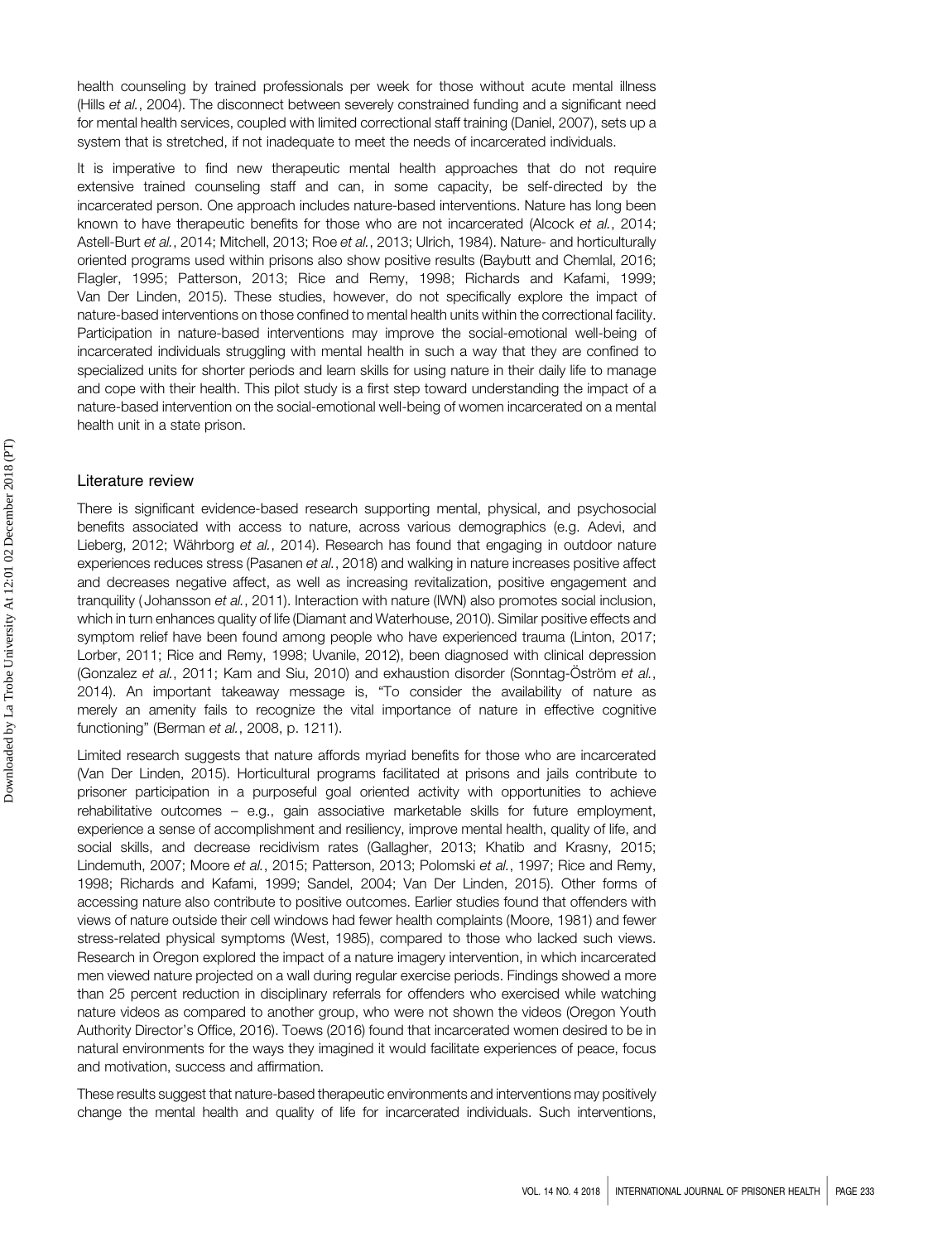especially when incorporated into the daily life of the correctional environment through outside and inside gardens and plants, may also address the gap in mental health service provision given limited resources. Nature-based interventions may support improved mental health upon release, if formerly incarcerated individuals have access to greened spaces and apply what they learned while confined.

These findings relative to the impact of IWN are limited, however. Horticultural programs are typically long-term and focus on vocational training and providing a positive antidote to occupational deprivation – a lack of meaningful and purposeful activity to engage in; a prominent feature at many correctional institutions (Migura et al., 1997; Molineux and Whiteford, 1999; Polomski et al., 1997; Whiteford, 1997, 2011). As a result, little emphasis is placed on mental health specifically. Horticulture programs are typically available only to offenders in the general population, rather than including or directed at those with mental health considerations. Views through windows and access to nature imagery do not provide opportunities for direct sensory contact with plants (e.g. to touch and smell). No research exists that specifically explores the impact of the nature-based interventions for those with mental health issues nor that considers the benefits of short-term, one-time interventions in which individuals come in direct contact with plants.

This study sought to address these gaps by exploring the impact of a one-time nature-based intervention (planting party) with women incarcerated in a mental health unit. The methodology included short interviews and a visual analog tool, created specifically for this study. The research questions guiding the study inquired about the impact of the nature intervention on women's sense of happiness, hopefulness, anger and stress.

#### Site and intervention description

The Iowa Correctional Institution for Women is located in rural Iowa and confines approximately 500 women. The Iowa State University (ISU) landscape architecture faculty and students have designed and built multiple landscapes on the prison campus. The healthcare building includes two units dedicated to women with acute and subacute mental health issues. The acute unit treats women with severe mental health diagnoses and includes the suicide and self-injury prevention rooms, which are closely monitored 24-7. Women in this unit are often restricted to their rooms for much of the day or require a counselor or mentor to escort them out of their room. The subacute unit houses approximately 30–40 women with less severe diagnoses, requiring long-term and more specialized care than those in the acute unit. Most of the women in this unit can move freely between their room, the dayroom and courtyard (a concrete "yard" enclosed with chain link fence), eat in the dining hall, and visit the gardens outside the unit. Women often move between these two units, based on their health status.

Women incarcerated in these units have limited access to nature. The units' dayrooms have large windows, which emit moderate levels of natural light and look out to the courtyard. Women in the subacute unit access this courtyard during the day, except during thrice daily headcounts and lockdowns. Women in the acute unit are granted access to the courtyard on a case-by-case basis, often with an escort. The women's rooms have one reasonably large window that provides natural lighting, which is so high that many women require a chair to look out of it. Women also have varied access to the prison's healing garden, which is physically accessible to women in the subacute unit and can be seen from the courtyards and many of the room windows on both units.

The intervention – a planting party – was open to women who lived in the subacute unit and held in the unit's dayroom. Party organizers included university landscape architecture faculty and students with members of the prison garden crew (who work closely with the university landscape architecture faculty and students) serving as "mentors." In total, approximately 15–18 women confined to the unit participated in the party for varying lengths of time given their schedules, as did 11 mentors. The party included two central activities: transplant a variety of small African violets and succulents into plastic cups for women to tend in their rooms; and transplant small trees and plants (e.g. ficus, Norfolk Island pine and peacock or rattlesnake plant) into larger pots for keeping and tending in the dayroom. The women transplanted smaller plants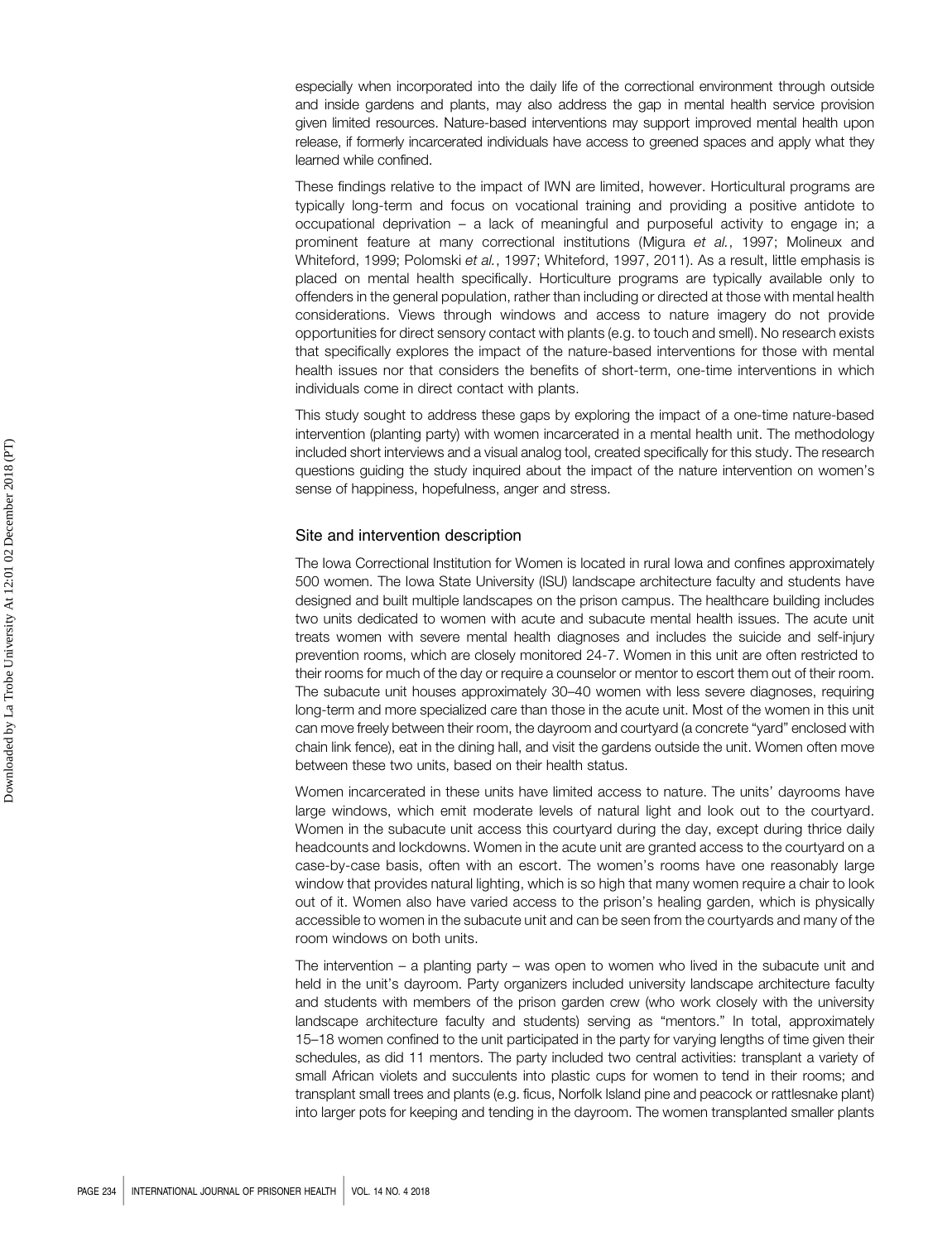at the tables and the larger plants at the tables and on the floor. The mentors and landscape architecture hosts guided participants on how to transplant and assisted with the mechanics of it. After transplanting, the women placed the larger plants around the dayroom, working together to try out different configurations and make decisions about final placement with consideration of sightlines to maintain security and circulation to minimize way-finding hazards. They then coordinated the cleanup efforts and restored the dayroom to its original state. The party lasted 60 min. Some of the larger plants were sent to the acute unit for the women to enjoy in their dayroom.

#### Methodology

This pilot study explored the impact of the planting party on participants' emotions and other selfidentified areas of importance. In total, 16 women who participated in the planting party as unit participants ( $n = 11$ ) or mentors ( $n = 5$ ) agreed to also participate in the study. Study participation included completing a short post-party interview or focus group and a pre- and post-planting "IWN" scale. The ISU IRB approved this interdisciplinary study. Due to anticipated low literacy levels and mental health impairments, the informed consent was read aloud to all women after which they took a consent quiz and, if they passed, signed written consent forms. Party participation did not require study participation.

#### Interviews and focus group

Five women who lived on the mental health unit participated in 15-min post-party interviews and four mentors participated in a 40-min focus group after the party. The semi-structured one-on-one interviews inquired about aspects of the party the women liked and disliked, how party participation and the prospect of tending to plants made them feel, benefits to participation, reactions to the mentors' assistance, and the potential impact of plants on their daily lives. The semi-structured focus group questions were similar to those in the interviews, with the addition of a question to solicit mentors' thoughts on how the women on the mental health unit may be impacted by their participation in the party and having plants in their daily lives.

Neither the interviews nor the focus groups inquired about sensitive information and women did not offer sensitive personal information. For some interview participants, however, participating in the party brought back memories of childhood and familial relationships. These memories were expressed positively and did not warrant intervention at that time. Psychological staff on the unit were aware of the party and available to women post-party should intervention have been needed after the party. Unit managers were available to mentors if post-party support was necessary. To the best of the researchers' knowledge, no post-party support was needed for party participants.

#### Interaction with nature scale

The authors developed and piloted a VAS, called IWN cards, that women completed before and after the planting party. Researchers have found that simple one-item VASs are as effective in measuring physical and psychological conditions as a standardized counterpart and do so in a way that does not overwhelm the participant, especially those with low literacy (Abend et al., 2014; Davey et al., 2007), making them an effective means of data collection for incarcerated women. The IWN card consists of a two-sided 4  $\frac{1}{4} \times 5 \frac{1}{2}$  inch card which includes four VASs to measure perceived movement of four emotional states: sadness-happiness, anger-peacefulness, stressed-calm, and hopelessness-hopefulness. Each scale is anchored with emojis, a simple and universal means to convey personal feelings which users find useful for conveying information (Huang et al., 2008). Participants made a vertical mark along a 93 mm horizontal line to indicate their emotional state before and after the party. The line contained no numbers nor pre-drawn vertical marks in an effort to avoid leading the participant to conform to specific conventions for rating their emotions and removing the cognitive burden of extrapolating feelings to numbers or hash marks. Of the 16 study participants, 12 returned completed both pre- and post-IWN cards, representing a 75 percent return rate.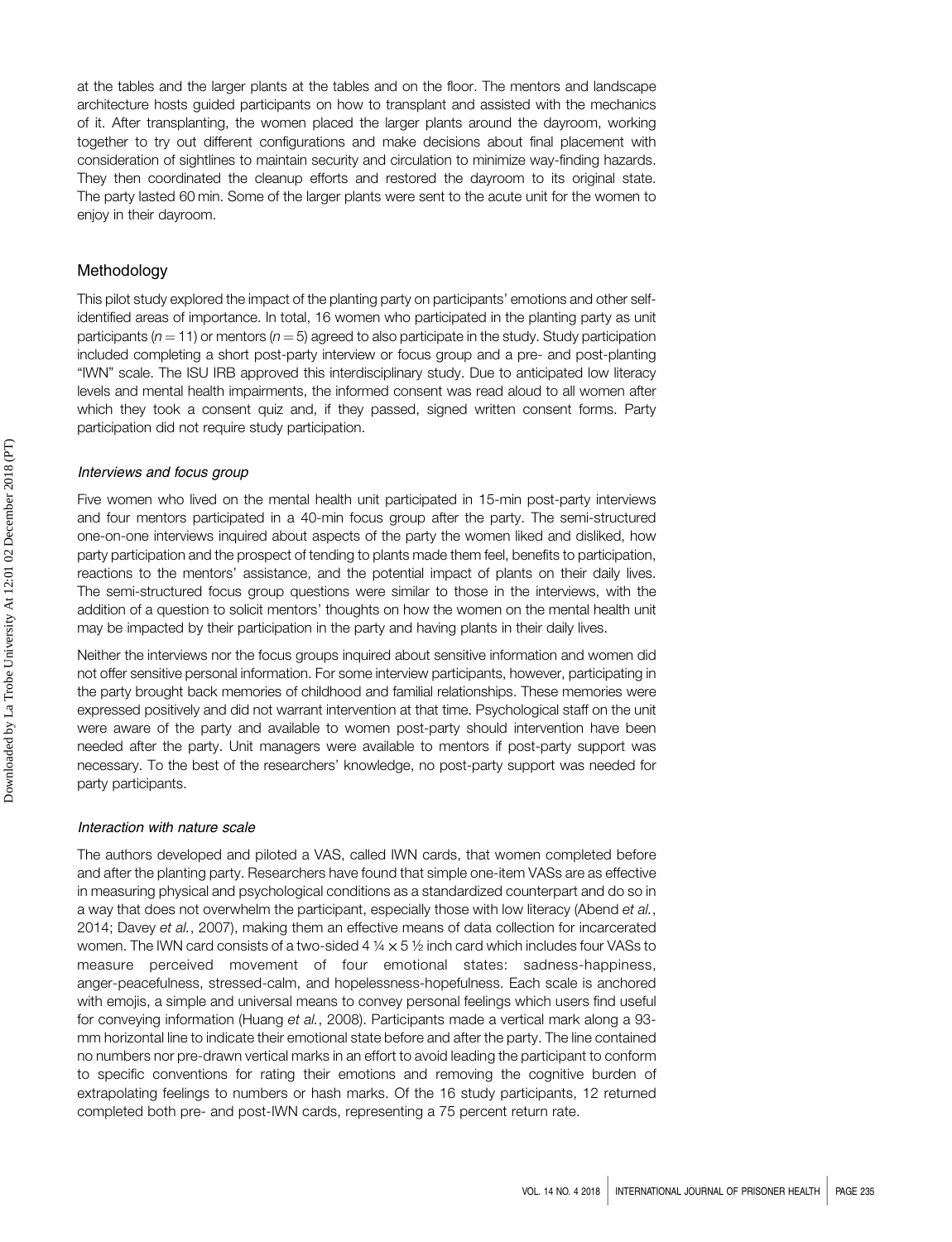#### **Analysis**

Researchers used an inductive analytic approach to analyze interview and focus group transcripts. This approach drew on constructivist grounded theory approaches in order to understand the data through increasingly higher levels of coding and engage in constant comparative methods (Charmaz, 2006). Given the constructivist assertion that researchers bring their own biases and preconceptions to the analytic process, analysis began with sensitization to conceptual issues drawn from literature with their respective fields of study, including criminal justice, occupational therapy and landscape architecture. Two researchers analyzed interviews and focus groups transcripts separately and, after comparison and resolution of discrepancies, created a final list of codes, and reanalyzed transcripts. No demographic information was collected beyond offender identification numbers, which were de-identified.

The IWN scores, measured from left to right along a 93-mm horizontal line, were recorded in millimeters. For each of the four emoji pairs, vertical marks made between 0–31 mm were categorized as a negative emotional state (e.g. sad, angry, stressed and hopeless), 31.1–61.9 mm as neutral and 62–93 mm as a positive emotional state (e.g. happy, peaceful, calm and hopeful). To insure interrater reliability, two researchers measured the pre- and post-test emoji ratings using straight rulers. Scoring discrepancies were resolved through re-measurement until calibration was reached. Though working with a small sample size  $(n = 12$  completed assessments), paired sample t-tests were also run on the sample to explore, albeit cautiously, statistically significant relationships between pre- and posttest scores.

#### **Results**

Results include qualitative results from interviews and focus groups and quantitative results from analysis of the IWN cards.

#### Qualitative results

For many of the women, having a living object to nurture in their rooms was profoundly meaningful for them and participants' responses to the plants were enthusiastic. Several overarching themes emerged from the interviews and focus group to suggest that it was not the interaction with the plants per se that was most impactful but rather, it was what the plants did for the environment, for the women emotionally, for their relationships with each other and their ability to practice skills.

#### General reactions party participation

The hands-on planting was a highlight for many women. Stephanie (all names have been changed to protect participant identities), spoke most eloquently on this aspect of the party:

When I first reached into the potting soil and felt the soil in my hand, [it] was good for me. Why? Because I felt earth that God created [...]. I remember[ed] that when a child comes home and is dirty after playing in the mud […] that means your child had fun. So, I was looking forward to getting a little dirt under my nails yesterday.

Others simply enjoyed the beauty of the plants – the colors, textures and visual diversity. All women expressed appreciation for the party and desires for similar events in the future.

#### Impact of plants on the environment

Women spoke repeatedly about how having plants in the dayroom and their rooms made it feel "homey" in several ways. For Neveah, it created an atmosphere of "welcoming," albeit "about as much as you can for a prison." Izzy likened the scent of the pine trees to "a home life. You know, like holidays remind you of family." Those not permitted to go outside appreciated the ability to directly interact with plants, rather than just seeing them through a window. These thoughts amplify the notion that inside plants can impart a sense of deinstitutionalization in a correctional facility.

Women also spoke to the beauty the plants brought to the physical environment, which served to freshen and "cleanse" the dayroom and again, counteract the institutional feel by introducing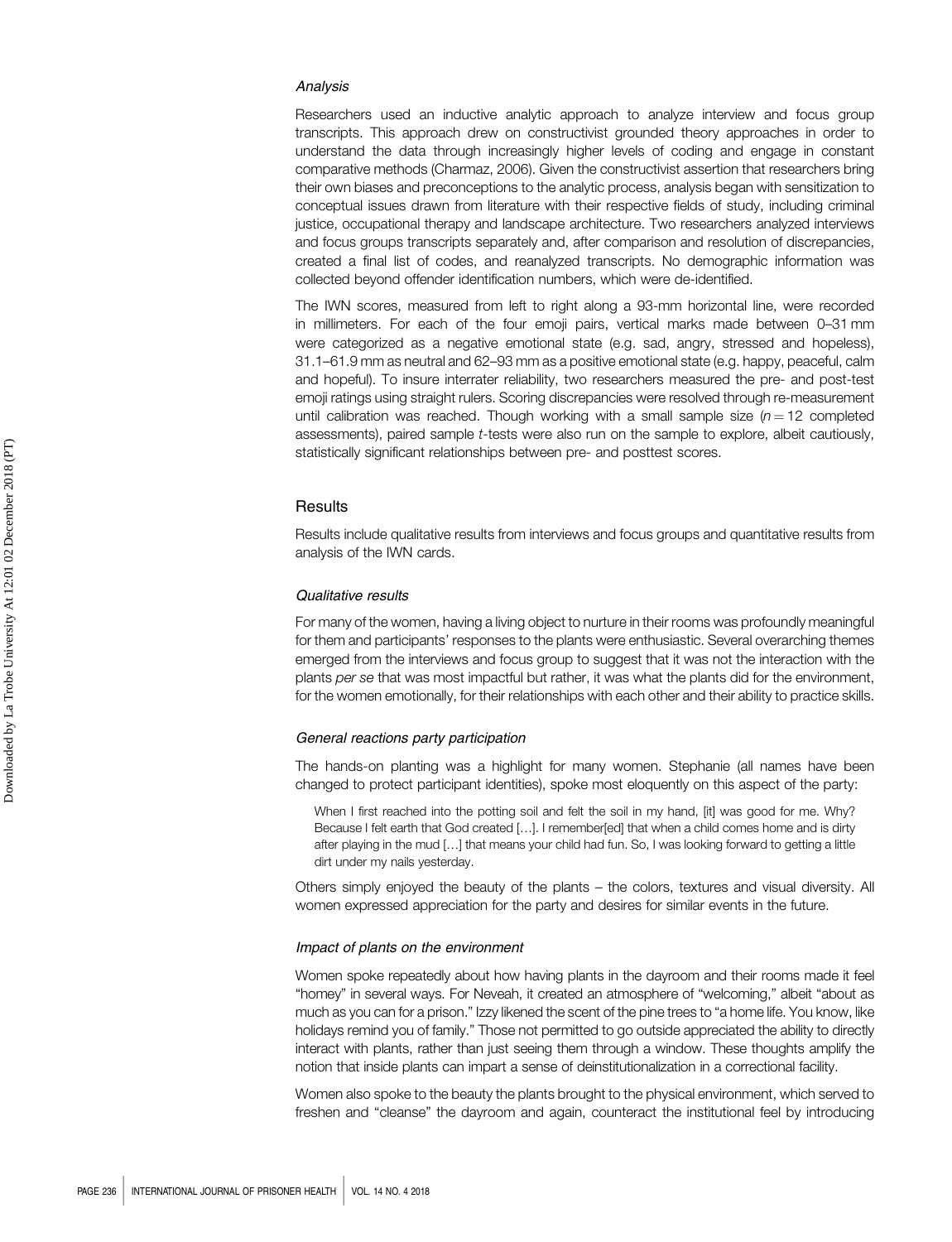color into an otherwise monochromatic environment. Izzy pointed out her concern for the "stagnant air" and noted how the plants "emit [things] into the air," which helped create a better environment. Terri honed in on the colors stating, "I think just having colors alone around me […] makes me feel better, want to do better." Here, Terri begins to connect the environment with emotional health.

#### Emotional impact

Participants frequently spoke about the positive emotional impact of the party and at the prospect of having plants in their daily living spaces. Women used words like "happy," "cheer," "peaceful" and "calm" to describe their experiences after the party and what they imagined now that the plants were there. In short, the plants served as a mood lifter as well as a mellowing agent. In terms of the latter, Cassandra reflected: "[Planting] calms me down. […] Like, when I have a bad day, I feel like I should be outdoors and calming down, listening to music and planting." Glory attributed these good feelings to being able to "free their mind and focus on something else rather than being in prison […]. It gets our minds off of problems, like, at home or in the world or in their life."

Women also spoke of the ways they experienced a sense of purpose and belonging, related to completing a task and doing something useful. Malinda summed up this feeling when she said, "I felt like I was using my time wisely. I wasn't just wandering around aimlessly doing nothing like I usually do." Their sense of belonging stemmed from a feeling that they were part of something bigger than themselves and something that could not get done with just one of them alone. Stephanie reflected on her experience: "[W]hen you're working with somebody and everybody's working together, there's this happiness inside of continuing a project that's called work. […] It took more than one of God's children to complete, and it was beautiful." Several other women also noted the spiritual aspects of the connection.

#### Social impact

The women transplanted small plants for themselves as well as larger plants for shared enjoyment in the dayroom. These two activities created numerous opportunities for the women to interact with each other. Many women spoke about the impact of the party on their relationships with each other, especially as it relates to helping behaviors. Neveah noted how the party may instill graciousness among women who have not appreciated each other previously:

[…] you can be on the unit with someone and can't stand them because of their attitude and stuff, but I think the planting and stuff could bring us together, because not everyone's good with plants and what they need [is help] […].

Neveah's reflection highlights the ways in which having plants may facilitate women's comfort to ask for help and inspire a willingness to help.

The women also experienced successful opportunities to achieve goals collaboratively, whether it was filling pots with soil, lifting trees into pots, or arranging the transplanted trees and plants around the dayroom. Stephanie noted how everyone "pitched in" to clean up after the party and try out different options for plant placement:

People didn't all, like, scatter like roaches when the lights come on […] because everybody was willing to find a broom and pitch in and throw stuff away. […] [E]verybody had suggestions [about where to place the plants], and when plants needed to be lifted and more [than one person was] needed to [carry it], people pitched in and helped.

This collaboration and pitching in may have stemmed from the sense of purpose and belonging discussed earlier.

#### Skills practice

Women found themselves practicing skills, as it related to plants and working with people who have mental health issues. Some women, already experienced gardeners, learned how to transplant or better care for plants. Cassandra, for instance, stated that she "loved [the planting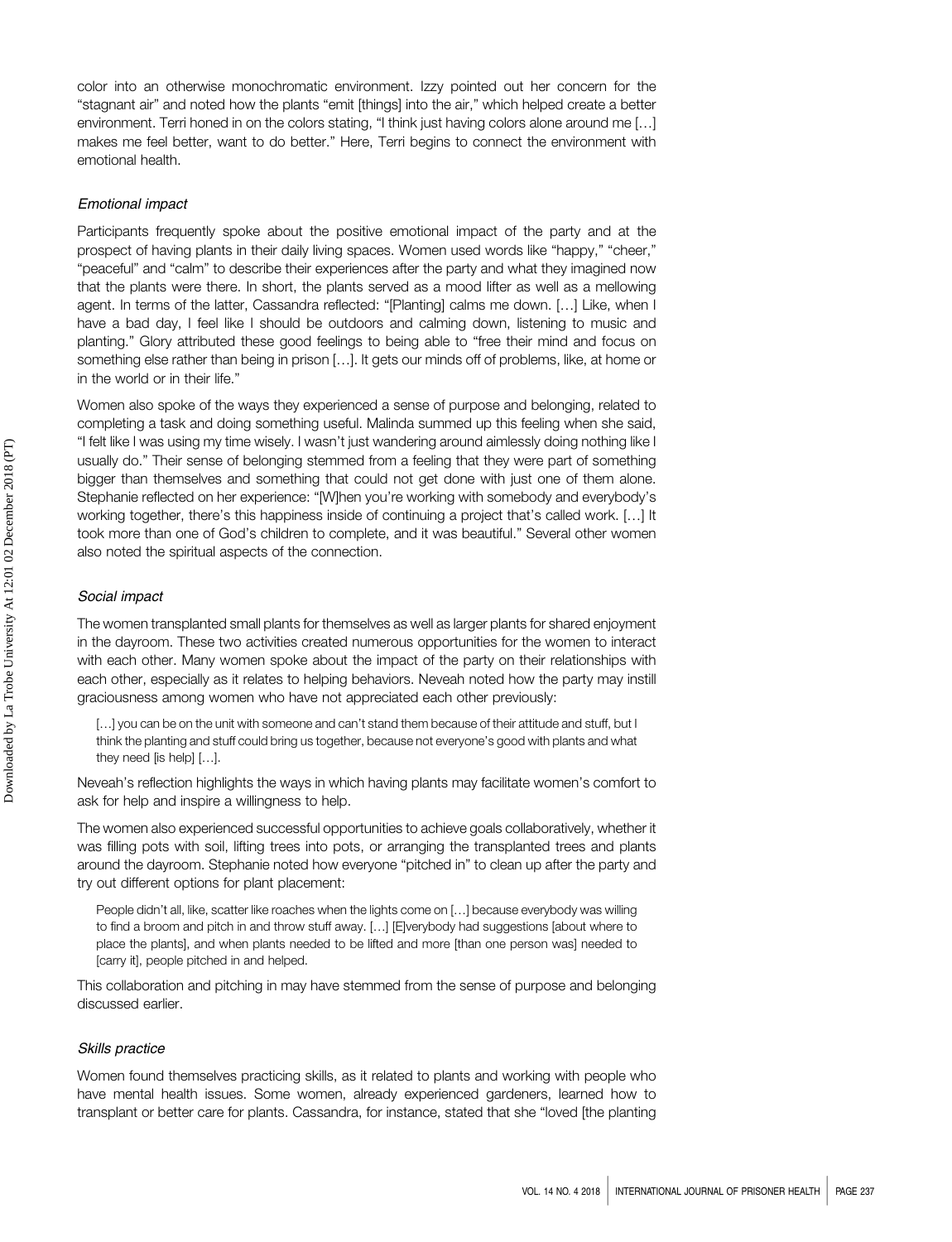party] because I was excited to try new things. It was like a new thing to me […] so you guys actually taught me how to plant and water them." This skill development came from not only engagement with the university organizers, but also from each other.

The women, those who lived on the unit and those who did not, gained new insights and skills related to interacting with and assisting those who struggle with their mental health. For some, it was simply learning more about the mental health unit, its services, and the women it served, and dispelling misunderstandings about what it is like. Others gained more personal insight. Stephanie, who lived on the unit, found herself learning the need for patience:

[W]hen we first started, I was looking at the plants and the soil, and I wanted to get started. And I was impatient […] So I had to sit and wait for us to read the purple paper and sign […]. So [the other women] were taking longer, and I was getting irritated and impatient […].They have to sign something, so I understand that part. But I wasn't patient.

Terri indicated that this "learning" experience was the best part of the party.

#### Quantitative results

The IWN VAS offers preliminary insight into the quantitative impact of the planting party on the women. Prior to the party, the women were neutral on all emotional ranges, except hopeless-hopeful for which they indicated feeling more positive; that is, hopeful. After the party, the women indicated feelings toward the positive end of the range for all emotions. This positive movement from pre- to post-party was significant for three emotion pairs: sad-happy (t(3.04),  $p = 0.011$ ), stressed-calm (t(2.72),  $p = 0.02$ ) and angry-peaceful (t(3.4),  $p = 0.006$ ). No significance was noted with the hopeless-hopeful scale (Table I).

#### **Discussion**

The planting party significantly impacted the women who participated, both those confined on the mental health unit and the mentors. Overall, the participants enjoyed the party in various ways – e.g., an opportunity to get dirty and just generally be around beauty and color. They also appreciated the way having plants on the unit made it feel more welcoming and homey, while beautifying the environment. The women's involvement brought about a sense of happiness, calm, and belonging and an overall improved mood, while facilitating relationships between them and opportunities to work collaboratively. The party also contributed to skill development, both with plants but also working with those who struggle with mental health. These findings are consistent with previous literature related to IWN and its impact on mental health, social, and vocational outcomes.

The women's interviews also highlight the emotional impact of the party and the presence of plants. They were happy and excited to participate and anticipated the "good vibes" and peacefulness that could come from interacting directly with plants in their rooms and the dayroom. Their reflections, however, suggest that the more valuable party outcomes relate to a sense of purpose and belonging, their relationships with each other, and skill development.

| Table I Means and <i>t</i> -scores for IWN scores pre- and post-planting party |                                                              |                                                                   |                                                          |
|--------------------------------------------------------------------------------|--------------------------------------------------------------|-------------------------------------------------------------------|----------------------------------------------------------|
|                                                                                | $M^{ab}$ (SD)                                                |                                                                   |                                                          |
| Emotion range                                                                  | Pre-party                                                    | Post-party                                                        | $t^{\circ}$ (SD)                                         |
| Sad-Happy<br>Stressed-Calm<br>Angry-Peaceful<br>Hopeless-Hopeful               | 58.6 (18.17)<br>57.0 (20.34)<br>63.3 (20.19)<br>63.1 (28.21) | 74.5** (14.51)<br>68.6* (19.60)<br>75.2** (14.36)<br>71.3 (20.69) | 3.04(18.11)<br>2.72(15.10)<br>3.40(12.05)<br>2.04(13.95) |

Notes:  $n = 12$ . <sup>a</sup>All means and standard deviations in millimeters; <sup>b</sup>0–31 = negative emotion (e.g. sad, angry, stressed and hopeless);  $31.1-61.9$  = neutral emotion;  $62-93$  = positive emotion (e.g. happy, peaceful, calm and hopeful);  $\text{°df} = 11. \text{°p} < 0.05; \text{°*p} < 0.01$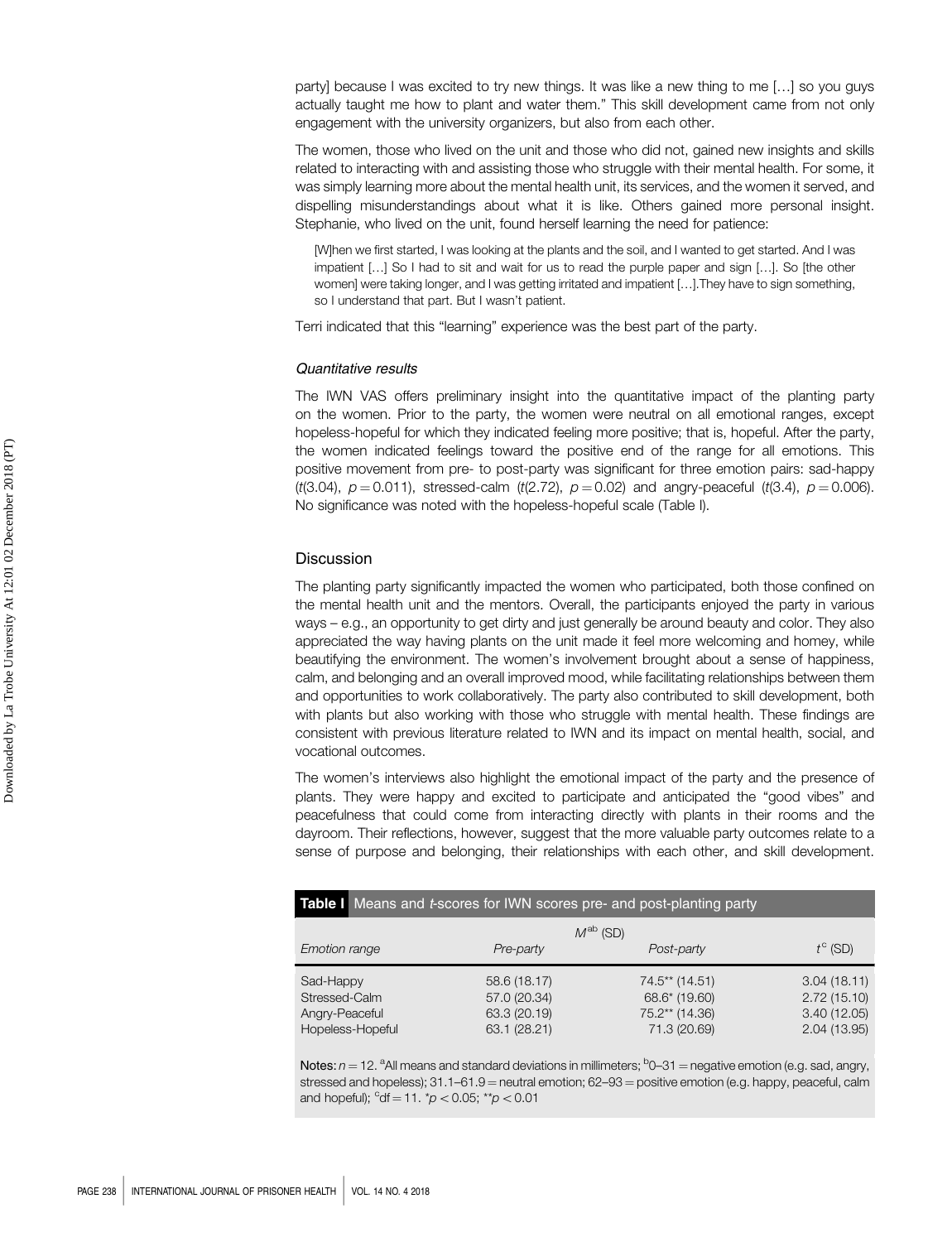Rather than idly doing their time or engaging in tasks that seemed inconsequential to them, the women participated in a meaningful and purposeful activity in which they could create beauty, experience its benefits immediately, and imagine the future benefits for them and for others. They knew that the process for creating that beauty and future experience could not be achieved by or for them alone; it required the women coming together. The women extended this purposeful experience to their relationships with other participants, both those who were confined to the unit and the mentors. They asked for help from others and gave it when asked in the party, and offered their help outside the party, especially as it related to the plants in their rooms. They collaborated to transplant plants and trees, taking on individual tasks to complete the transplant and sharing tasks to make the process more efficient. They talked together to discern where to place the trees in the dayroom and worked together to move them from place to place. The final outcome – greened cells and dayroom – was something that they accomplished together because it required everyone to be involved.

The women valued the skills they learned anew and advanced through their party participation, as it is related to both gardening and the mentors, working with those with mental health considerations. While the skill practice that occurred in the party was minimal and basic given the short-time frame and tasks, the overall potential for this is consistent with the vocational skill development that occurs in prison-based horticultural programs. While this study was not intended to be a functional assessment of women's skills, when taken into consideration alongside the social outcomes, there exists a vision that, even within the confines of a restrictive correctional environment (Tan et al., 2015), engagement with nature through gardening may be a purposeful and meaningful activity that "create[s] satisfactory engagements that lead to functional improvement among offenders" (Tan et al., 2015, p. 528). More so, it may be a path to reduce occupational deprivation for those confined in a correctional facility, including those with mental health considerations.

The quantitative IWN scale results suggest that a planting party may improve the mood of participants, consistent with existing literature on the impact of IWN on emotional and mental health. Overall, participants felt more happy, calm, and peaceful after the party. It is important to note that mean scores for all four emoji pairs trended in a neutral-to-positive and positive-to-more positive direction – e.g., the sad-happy and stressed-calm scores pre-party were in the high neutral range and moved to positive post-party and ratings for angry-peaceful were in the positive range pre-party and became more positive post-party – rather than other permutations, such as negative-to-neutral or negative-to-positive. While these results are promising in the trend toward positivity, they are indicative of moderate, rather than dramatic, changes in emotional state for the way women already had relatively positive affect prior to the party. The lack of significant relationship between the pre- and post-party ratings on the hopeless-hopeful scale is unexpected, as one would expect it to also increase because of the positive experiences women had in the party. This null finding may be due to high levels of hope women already had coming into the party. It may also stem from validity issues or sample size. Overall, these findings must be considered with caution, given the small sample size and that the negative, neutral and positive emotion ranges were arbitrarily determined and may not be clinically meaningful.

Overall, these pilot findings suggest that gardening, even something as simple as a one-hour transplanting party, could be an adjunct to traditional mental health therapy or provide therapeutic opportunities when traditional methods are unavailable or limited. This study, however, is not without limitations. The sample size is quite small and future research necessitates expanding the number of participants involved in the gardening intervention and utilizing the IWN scale. Further, emotional health was used as a proxy for mental health, which may limit how much we actually know about the impact of short-term gardening intervention on mental health specifically. The study also relied on participant self-report of their emotions on a scale that had not been tested for validity and reliability, leaving much open to interpretation. We do not know, for instance, the meaning each woman ascribed to each emotion or if their responses were an attempt to curry favor with the organizers in hopes of a second planting party. We also do not know definitively why they felt more positive – e.g., was it because of the planting or the social aspects of the party. Future research requires addressing these limitations by: exploring the psychometric properties of the IWN instrument; measuring outcomes via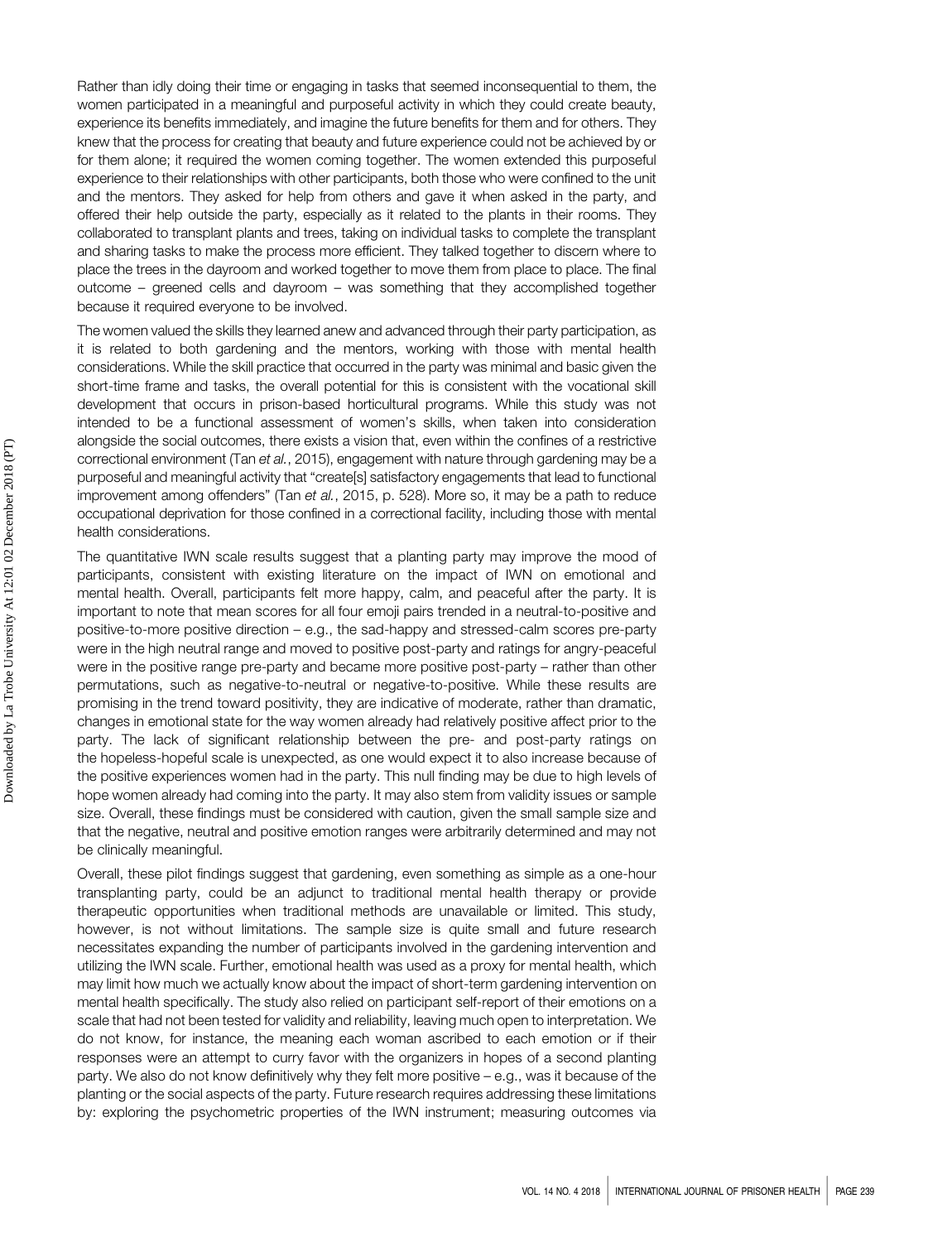biometrics (e.g. heart rate variability and salivary cortisol levels) and over a longer duration after the intervention; and comparing outcomes across different interventions – e.g., planting and arts/craft activities – to explore the degree to which outcomes are associated with gardening or other factors inherent to the intervention. Further, in order to determine a causal relationship between gardening and emotions, it is important to undertake randomized control trial research using the IWN. Questions also surface about the potential for beneficial impacts of a planting party on the staff who work on the unit during the party. Benefits may include improved mood resulting from their own view of, and possibly direct interaction with, plants and improved perceptions of incarcerated individuals with mental health issues that stem from witnessing them actively collaborate. Future research can also explore these beneficial, as well as negative, outcomes on staff.

The results of this study suggest that a short-term, one-time nature intervention can have positive emotional effects on women incarcerated in a mental health unit and provide them with much needed meaningful social and vocational enrichment. If plants stay on the unit, the intervention may also impart a sense of deinstitutionalization, which may further positively impact the well-being of unit residents. Such interventions are more feasible to implement than multi-week programs that require substantial funding, staff and material resources or extensive gardening initiatives that require use of facility grounds. This approximately one-hour, one-time intervention can be facilitated in partnership with existing horticultural programs inside and outside the correctional facility, a community-based master gardener club, or by correctional staff themselves, especially those who enjoy gardening at home. Indeed, as research related to this intervention continues, the decision to offer such an intervention is a small, short term investment that may have a powerful emotional, social, and vocational impact on the individuals who participate.

#### **References**

Abend, R., Dan, O., Maoz, K., Raz, S. and Bar-Haim, Y. (2014), "Reliability, validity, and sensitivity of a computerized visual analog scale measuring state anxiety", [Journal of Behavioral Therapy and Experimental](https://www.emeraldinsight.com/action/showLinks?doi=10.1108%2FIJPH-12-2017-0065&crossref=10.1016%2Fj.jbtep.2014.06.004&isi=000341477500005&citationId=p_1) [Psychiatry](https://www.emeraldinsight.com/action/showLinks?doi=10.1108%2FIJPH-12-2017-0065&crossref=10.1016%2Fj.jbtep.2014.06.004&isi=000341477500005&citationId=p_1), Vol. 45 No. 4, pp. 447-53, available at:<http://dx.doi.org/10.1016/j.jbtep.2014.06.004>

Adevi, A.A. and Lieberg, M. (2012), "Stress rehabilitation through garden therapy: a caregiver perspective on factors considered most essential to the recovery process", [Urban Forestry & Urban Greening](https://www.emeraldinsight.com/action/showLinks?doi=10.1108%2FIJPH-12-2017-0065&crossref=10.1016%2Fj.ufug.2011.09.007&isi=000301309600006&citationId=p_2), Vol. 11 No. 1, pp. 51-8, available at:<https://doi.org/10.1016/j.ufug.2011.09.007>

Alcock, I., White, M.P., Wheeler, B.W., Fleming, L.E. and Depledge, M.H. (2014), "Longitudinal effects on mental health of moving to greener and less green urban areas", [Environmental Science & Technology](https://www.emeraldinsight.com/action/showLinks?doi=10.1108%2FIJPH-12-2017-0065&crossref=10.1021%2Fes403688w&isi=000330205000050&citationId=p_3), Vol. 48 No. 2, pp. 1247-55, doi: 10.1021/es403688w.

Astell-Burt, T., Mitchell, R. and Hartig, T. (2014), "The association between green space and mental health varies across the lifecourse: a longitudinal study", [Journal of Epidemiology and Community Health](https://www.emeraldinsight.com/action/showLinks?doi=10.1108%2FIJPH-12-2017-0065&crossref=10.1136%2Fjech-2013-203767&isi=000335362000015&citationId=p_4), Vol. 68 No. 6, pp. 578-83, doi: 10.1136/jech-2013-203767.

Baybutt, M. and Chemlal, K. (2016), "Health promoting prisons: theory to practice", [Global Health Promotion](https://www.emeraldinsight.com/action/showLinks?doi=10.1108%2FIJPH-12-2017-0065&crossref=10.1177%2F1757975915614182&citationId=p_5) Vol. 23, Suppl. 1, pp. 66-74, available at:<https://doi.org/10.1177/1757975915614182>

Berman, M.G., Jonides, J. and Kaplan, S. (2008), "The cognitive benefits of interacting with nature", *[Psychological](https://www.emeraldinsight.com/action/showLinks?doi=10.1108%2FIJPH-12-2017-0065&crossref=10.1111%2Fj.1467-9280.2008.02225.x&isi=000261718100002&citationId=p_6)* [science](https://www.emeraldinsight.com/action/showLinks?doi=10.1108%2FIJPH-12-2017-0065&crossref=10.1111%2Fj.1467-9280.2008.02225.x&isi=000261718100002&citationId=p_6), Vol. 19 No. 12, pp. 1207-12, available at:<https://doi.org/10.1111/j.1467-9280.2008.02225.x>

Charmaz, K. (2006), Constructing Grounded Theory: A Practical Guide Through Qualitative Analysis, Sage Publications, Thousand Oaks, CA.

Daniel, A.E. (2007), "Care of the mentally ill in prisons: challenges and solutions", [Journal of the American](https://www.emeraldinsight.com/action/showLinks?doi=10.1108%2FIJPH-12-2017-0065&isi=000252104000001&citationId=p_8) [Academy of Psychiatry and the Law](https://www.emeraldinsight.com/action/showLinks?doi=10.1108%2FIJPH-12-2017-0065&isi=000252104000001&citationId=p_8), Vol. 35 No. 4, pp. 406-10.

Davey, H.M., Barratt, A.L., Butow, P.N. and Deeks, J.J. (2007), "A one-item question with a Likert or visual analog scale adequately measured current anxiety", [Journal of Clinical Epidemiology](https://www.emeraldinsight.com/action/showLinks?doi=10.1108%2FIJPH-12-2017-0065&crossref=10.1016%2Fj.jclinepi.2006.07.015&isi=000245094200007&citationId=p_9), Vol. 60 No. 4, pp. 356-60, available at:<http://dx.doi.org/10.1016/j.jclinepi.2006.07.015>

Diamant, E. and Waterhouse, A. (2010), "Gardening and belong: reflections on how social and therapeutic horticulture may facilitate health, wellbeing, and inclusion", [British Journal of Occupational Therapy](https://www.emeraldinsight.com/action/showLinks?doi=10.1108%2FIJPH-12-2017-0065&crossref=10.4276%2F030802210X12658062793924&isi=000208518300009&citationId=p_10), Vol. 73 No. 2, pp. 84-92, available at:<https://doi.org/10.4276/030802210X12658062793924>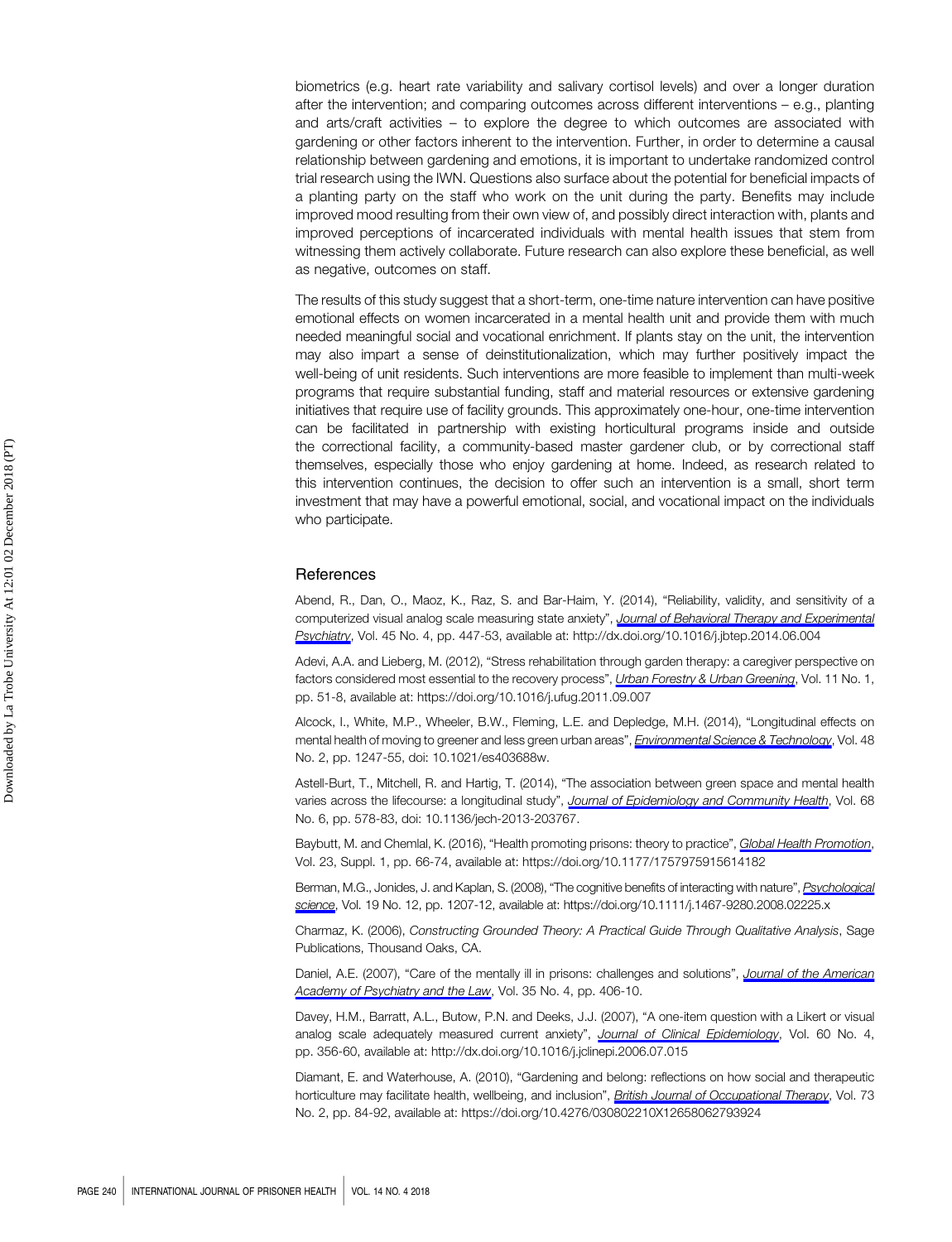Farnworth, L. and Muñoz, J.P. (2009), "An occupational and rehabilitation perspective for institutional practice", [Psychiatric Rehabilitation Journal](https://www.emeraldinsight.com/action/showLinks?doi=10.1108%2FIJPH-12-2017-0065&crossref=10.2975%2F32.3.2009.192.198&isi=000262352000006&citationId=p_11), Vol. 32 No. 3, pp. 192-8, doi: 10.2975/32.3.2009.192.198.

Flagler, J. (1995), "The role of horticulture in training correctional youth", HortTechnology, Vol. 5 No. 2, pp. 185-7.

Gallagher, B. (2013), "Science and sustainability programs in prisons: assessing the effects of participation on inmates", unpublished master's thesis, The Evergreen State College, Olympia, WA.

Glaze, L.E. and James, D.J. (2006), Mental Health Problems of Prison and Jail Inmates, Bureau of Justice Statistics, Washington, DC.

Gonzalez, M.T., Hartig, T., Patil, G.G., Martinsen, E.W. and Kirkevold, M. (2011), "A prospective study of existential issues in therapeutic horticulture for clinical depression", [Issues in Mental Health Nursing](https://www.emeraldinsight.com/action/showLinks?doi=10.1108%2FIJPH-12-2017-0065&crossref=10.3109%2F01612840.2010.528168&citationId=p_15), Vol. 32 No. 1, pp. 73-81, doi: 10.3109/01612840.2010.528168.

Gottfried, E. and Christopher, S. (2017), "Mental health disorders among criminal offenders: a review of the literature", [Journal of Correctional Health Care](https://www.emeraldinsight.com/action/showLinks?doi=10.1108%2FIJPH-12-2017-0065&crossref=10.1177%2F1078345817716180&isi=000405861000009&citationId=p_16), Vol. 23 No. 3, pp. 336-46, doi: 10.1177/1078345817716180.

Henrichson, C. and Delaney, R. (2012), "The price of prisons: what incarceration costs taxpayers", VERA Institute of Justice, New York, NY, available at: [www.vera.org/sites/default/files/resources/downloads/price](www.vera.org/sites/default/files/resources/downloads/price-of-prisons-updated-version-021914.pdf)[of-prisons-updated-version-021914.pdf](www.vera.org/sites/default/files/resources/downloads/price-of-prisons-updated-version-021914.pdf) (accessed December 1, 2017).

Hills, H., Siegfried, C. and Ickowitz, A. (2004), "Effective prison mental health services: guidelines to expand and improve treatment", National Institute of Corrections, Washington, DC, available at: [https://s3.](https://s3.amazonaws.com/static.nicic.gov/Library/018604.pdf) [amazonaws.com/static.nicic.gov/Library/018604.pdf](https://s3.amazonaws.com/static.nicic.gov/Library/018604.pdf) (accessed December 1, 2017).

Honberg, R. (2015), "Cruel and unusual – It's time to end an American tragedy", Web log post, May 12, available at: [www.nami.org/Blogs/NAMI-Blog/May-2015/Cruel-and-Unusual-%E2%80%93-It%E2%80%](www.nami.org/Blogs/NAMI-Blog/May-2015/Cruel-and-Unusual-%E2%80%93-It%E2%80%99s-Time-to-End-an-American-T) [99s-Time-to-End-an-American-T](www.nami.org/Blogs/NAMI-Blog/May-2015/Cruel-and-Unusual-%E2%80%93-It%E2%80%99s-Time-to-End-an-American-T) (accessed December 1, 2017).

Huang, A.H., Yen, D.C. and Zhang, X. (2008), "Exploring the potential effects of emoticons", [Information &](https://www.emeraldinsight.com/action/showLinks?doi=10.1108%2FIJPH-12-2017-0065&crossref=10.1016%2Fj.im.2008.07.001&isi=000260289100007&citationId=p_20) [Management](https://www.emeraldinsight.com/action/showLinks?doi=10.1108%2FIJPH-12-2017-0065&crossref=10.1016%2Fj.im.2008.07.001&isi=000260289100007&citationId=p_20), Vol. 45 No. 7, pp. 466-73, doi: 10.1016/j.im.2008.07.001.

Johansson, M., Hartig, T. and Staats, H. (2011), "Psychological benefits of walking: moderation by company and outdoor environment", [Applied Psychology: Health and Well-Being](https://www.emeraldinsight.com/action/showLinks?doi=10.1108%2FIJPH-12-2017-0065&crossref=10.1111%2Fj.1758-0854.2011.01051.x&citationId=p_21), Vol. 3 No. 3, pp. 261-80, doi: 10.1111/j.1758-0854.2011.01051.x.

Kam, M.C. and Siu, A.M. (2010), "Evaluation of a horticultural activity programme for persons with psychiatric illness", [Hong Kong Journal of Occupational Therapy](https://www.emeraldinsight.com/action/showLinks?doi=10.1108%2FIJPH-12-2017-0065&crossref=10.1016%2FS1569-18611170007-9&isi=000287388600007&citationId=p_22), Vol. 20 No. 2, pp. 80-6, available at: [https://doi.org/10.](https://doi.org/10.1016/S1569-1861(11)70007-9) [1016/S1569-1861\(11\)70007-9](https://doi.org/10.1016/S1569-1861(11)70007-9)

Khatib, D. and Krasny, M.E. (2015), "Greening programs to facilitate prisoner reentry", available at: [https://](https://civeco.files.wordpress.com/2013/09/khatib_krasny_greening_reentry_15.pdf) [civeco.files.wordpress.com/2013/09/khatib\\_krasny\\_greening\\_reentry\\_15.pdf](https://civeco.files.wordpress.com/2013/09/khatib_krasny_greening_reentry_15.pdf) (accessed December 1, 2017).

Lindemuth, A. (2007), "Designing therapeutic environments for inmates and prison staff in the United States: precedents and contemporary applications", Journal of Mediterranean Ecology, Vol. 8, pp. 87-97.

Linton, J. (2017), "A natural response to a natural disaster: the art of crisis in Nepal", [Canadian Art Therapy](https://www.emeraldinsight.com/action/showLinks?doi=10.1108%2FIJPH-12-2017-0065&crossref=10.1080%2F08322473.2017.1317201&citationId=p_25) [Association Journal](https://www.emeraldinsight.com/action/showLinks?doi=10.1108%2FIJPH-12-2017-0065&crossref=10.1080%2F08322473.2017.1317201&citationId=p_25), Vol. 30 No. 1, pp. 31-40, available at:<http://dx.doi.org/10.1080/08322473.2017.1317201>

Lorber, H. (2011), "The use of horticulture in the treatment of post-traumatic stress disorder in a private practice setting", Journal of Therapeutic Horticulture, Vol. 21 No. 1, pp. 18-29.

Lynch, S.M., Dehart, D.D., Belnap, J.E., Green, B.L., Dass-Brailsford, P., Johnson, K.A. and Whalley, E. (2014), "A multisite study of the prevalence of serious mental illness, PTSD, and substance use disorders of women in jail", [Psychiatric Services](https://www.emeraldinsight.com/action/showLinks?doi=10.1108%2FIJPH-12-2017-0065&crossref=10.1176%2Fappi.ps.201300172&isi=000335125700016&citationId=p_27), Vol. 65 No. 5, pp. 670-4, doi: 10.1176/appi.ps.201300172.

Lynch, S.M., DeHart, D.D., Belknap, J.E., Green, B.L. and Dass-Brailsford, P. (2013), "Women's pathways to jail: examining mental health, trauma, and substance abuse", A Policy Brief, Bureau of Justice Assistance, Washington, DC, available at:<www.bja.gov/Publications/WomensPathwaysToJail.pdf> (accessed December 1, 2017).

Lynch, S.M., Fritch, A. and Heath, N.M. (2012), "Looking beneath the surface: the nature of incarcerated women's experiences of interpersonal violence, treatment needs, and mental health", [Feminist Criminology](https://www.emeraldinsight.com/action/showLinks?doi=10.1108%2FIJPH-12-2017-0065&crossref=10.1177%2F1557085112439224&isi=000308188200006&citationId=p_29), Vol. 7 No. 4, pp. 381-400, available at:<https://doi.org/10.1176/appi.ps.201300172>

Migura, M.M., Whittlesey, L.A. and Zajicek, J.M. (1997), "Effects of a vocational horticulture program on the self-development of female inmates", HortTechnology, Vol. 7 No. 3, pp. 299-304, available at: [http://horttech.](http://horttech.ashspublications.org/) [ashspublications.org/](http://horttech.ashspublications.org/)

Mitchell, R. (2013), "Is physical activity in natural environments better for mental health than physical activity in other environments?", [Social Science & Medicine](https://www.emeraldinsight.com/action/showLinks?doi=10.1108%2FIJPH-12-2017-0065&crossref=10.1016%2Fj.socscimed.2012.04.012&isi=000322858100019&citationId=p_31), Vol. 91, pp. 130-4, doi: 10.1016/j.socscimed.2012.04.012.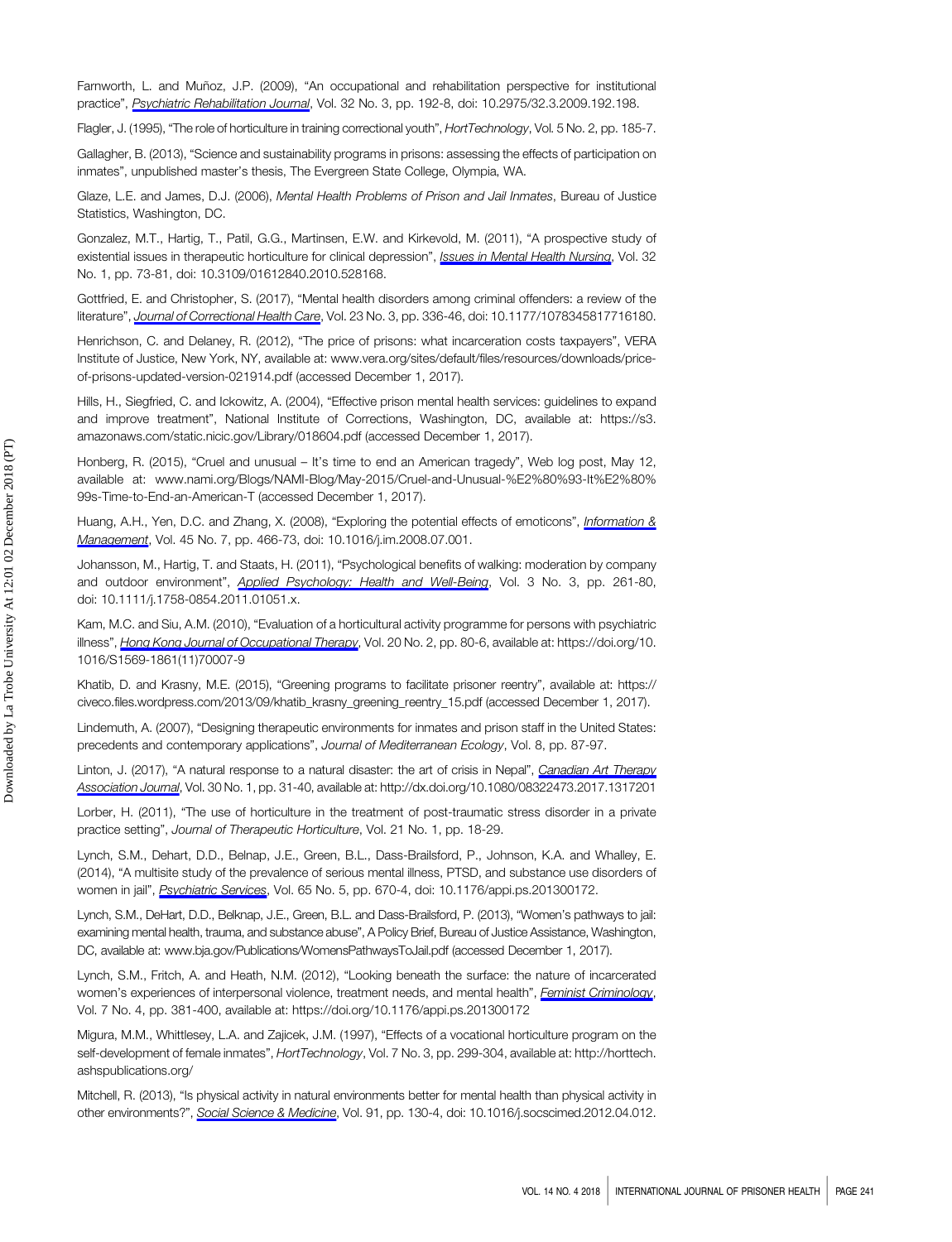Molineux, M.L. and Whiteford, G.E. (1999), "Prisons: From occupational deprivation to occupational enrichment", [Journal of Occupational Science](https://www.emeraldinsight.com/action/showLinks?doi=10.1108%2FIJPH-12-2017-0065&crossref=10.1080%2F14427591.1999.9686457&citationId=p_32), Vol. 6 No. 3, pp. 124-30, doi: 10.1080/14427591.1999.9686457.

Moore, A., Freer, T. and Samuel, N. (2015), "Correctional agriculture as a transformative learning experience: inmate perspectives from the Marion County Sheriff's office inmate work farm program", The Journal of Correctional Education, Vol. 66 No. 3, pp. 16-25, available at:<www.ceanational.org/Journal/index.php>

Moore, E.O. (1981), "A prison environment's effect on health care service demands", [Environmental Systems](https://www.emeraldinsight.com/action/showLinks?doi=10.1108%2FIJPH-12-2017-0065&crossref=10.2190%2FKM50-WH2K-K2D1-DM69&isi=A1981MA31000002&citationId=p_34) Vol. 11 No. 1, pp. 17-34, doi: 10.2190/KM50-WH2K-K2D1-DM69.

Oregon Youth Authority Director's Office (2016), "Nature imagery in prisons project at the Oregon Department of Corrections.available at:<www.oregon.gov/oya/research/ResearchBrief-NatureImageryPrisonsProject.pdf> (accessed December 1, 2017).

Pasanen, T.P., Neuvonen, M. and Korpela., K.M. (2018), "The psychology of recent nature visits. (How) are motives and attentional focus related to post-visit restorative experiences, creativity, and emotional well-being?", [Environment and Behavior](https://www.emeraldinsight.com/action/showLinks?doi=10.1108%2FIJPH-12-2017-0065&crossref=10.1177%2F0013916517720261&isi=000443974000004&citationId=p_36), Vol. 50 No. 8, pp. 913-44, doi: 10.1177/0013916517720261.

Patterson, S. (2013), "Gardens promote sustainability and growth in Oregon prisons", Corrections Today, Vol. 75 No. 1, pp. 36-9, available at: [http://search.proquest.com/docview/1346157297?accountid](http://search.proquest.com/docview/1346157297?accountid=15099)=15099

Polomski, R.F., Johnson, K.M. and Anderson, J.C. (1997), "Prison inmates become master gardeners in South Carolina", HortTechnology, Vol. 7 No. 4, pp. 360-2, available at:<http://horttech.ashspublications.org/> (accessed December 1, 2017).

Prins, S.J. (2014), "Prevalence of mental illnesses in US state prisons: a systematic review", [Psychiatric](https://www.emeraldinsight.com/action/showLinks?doi=10.1108%2FIJPH-12-2017-0065&pmid=24686574&crossref=10.1176%2Fappi.ps.201300166&isi=000338088500005&citationId=p_39) [Services](https://www.emeraldinsight.com/action/showLinks?doi=10.1108%2FIJPH-12-2017-0065&pmid=24686574&crossref=10.1176%2Fappi.ps.201300166&isi=000338088500005&citationId=p_39), Vol. 65 No. 7, pp. 862-72, available at:<https://doi.org/10.1176/appi.ps.201300166>

Rice, J.S. and Remy, L. (1998), "Impact of horticultural therapy on psychosocial functioning among urban jail inmates", [Journal of Offender Rehabilitation](https://www.emeraldinsight.com/action/showLinks?doi=10.1108%2FIJPH-12-2017-0065&crossref=10.1300%2FJ076v26n03_10&citationId=p_40), Vol. 26 Nos 3-4, pp. 169-91, doi: 10.1300/J076v26n03\_10.

Richards, H.J. and Kafami, D.M. (1999), "Impact of horticultural therapy on vulnerability and resistance to substance abuse among incarcerated offenders", *[Journal of Offender Rehabilitation](https://www.emeraldinsight.com/action/showLinks?doi=10.1108%2FIJPH-12-2017-0065&crossref=10.1300%2FJ076v29n03_11&citationId=p_41)*, Vol. 29 Nos 3-4, pp. 183-93, doi: 10.1300/J076v29n03\_11.

Roe, J.J., Thompson, C.W., Aspinall, P.A., Brewer, M.J., Duff, E.I., Miller, D., Mitchell, R. and Clow, A. (2013), "Green space and stress: evidence from cortisol measures in deprived urban communities", [International Journal](https://www.emeraldinsight.com/action/showLinks?doi=10.1108%2FIJPH-12-2017-0065&crossref=10.3390%2Fijerph10094086&isi=000328620200018&citationId=p_42) [of Environmental Research and Public Health](https://www.emeraldinsight.com/action/showLinks?doi=10.1108%2FIJPH-12-2017-0065&crossref=10.3390%2Fijerph10094086&isi=000328620200018&citationId=p_42), Vol. 10 No. 9, pp. 4086-103, doi: 10.3390/ijerph10094086.

Sandel, M.H. (2004), "Therapeutic gardening in a long-term detention setting", Journal for Juvenile Justice Services, Vol. 19 Nos 1-2, pp. 123-31.

Sonntag-Öström, E., Nordin, M., Lundell, Y., Dolling, A., Wiklund, U., Karlsson, M., Carlberg, B. and Järvholm, L.S. (2014), "Restorative effects of visits to urban and forest environments in patients with exhaustion disorder", [Urban](https://www.emeraldinsight.com/action/showLinks?doi=10.1108%2FIJPH-12-2017-0065&crossref=10.1016%2Fj.ufug.2013.12.007&isi=000337018600017&citationId=p_44) [Forestry & Urban Greening](https://www.emeraldinsight.com/action/showLinks?doi=10.1108%2FIJPH-12-2017-0065&crossref=10.1016%2Fj.ufug.2013.12.007&isi=000337018600017&citationId=p_44), Vol. 13 No. 2, pp. 344-54, available at:<https://doi.org/10.1016/j.ufug.2013.12.007>

Steadman, H.J., Osher, F.C., Clark Robbins, P., Case, B. and Samuels, S. (2009), "Prevalence of serious mental health illness among jail inmates", [Psychiatric Services](https://www.emeraldinsight.com/action/showLinks?doi=10.1108%2FIJPH-12-2017-0065&pmid=19487344&crossref=10.1176%2Fps.2009.60.6.761&isi=000266493800004&citationId=p_45), Vol. 60 No. 6, pp. 761-5, available at: [https://](https://doi.org/10.1176/ps.2009.60.6.761) [doi.org/10.1176/ps.2009.60.6.761](https://doi.org/10.1176/ps.2009.60.6.761)

Tan, B.L., Kumar, V.R. and Devaraj, P. (2015), "Development of a new occupational therapy service in a Singapore prison", [British Journal of Occupational Therapy](https://www.emeraldinsight.com/action/showLinks?doi=10.1108%2FIJPH-12-2017-0065&crossref=10.1177%2F0308022615571083&isi=000359813600010&citationId=p_46), Vol. 78 No. 8, pp. 525-9, doi: 10.1177/ 0308022615571083.

The Pew Charitable Trusts and MacArthur Foundation (2014), "State prison health care spending: an examination", Washington, DC, available at: [www.pewtrusts.org/~/media/assets/2014/07/stateprisonhealthcarespen](www.pewtrusts.org/~/media/assets/2014/07/stateprisonhealthcarespendingreport.pdf) [dingreport.pdf](www.pewtrusts.org/~/media/assets/2014/07/stateprisonhealthcarespendingreport.pdf) (accessed November 20, 2017).

Toews, B. (2016), "'This backyard is my serenity place': learnings from incarcerated women about the architecture and design of restorative justice", [Restorative Justice: An International Journal](https://www.emeraldinsight.com/action/showLinks?doi=10.1108%2FIJPH-12-2017-0065&crossref=10.1080%2F20504721.2016.1197528&isi=000387850800005&citationId=p_48), Vol. 4 No. 2, pp. 214-36, available at:<http://dx.doi.org/10.1080/20504721.2016.1197528>

Travis, J., Western, B. and Redburn, S. (2014), "Growth of incarceration in the United States: causes and consequences", available at: [www.nap.edu/catalog/18613/the-growth-of-incarceration-in-the-united](www.nap.edu/catalog/18613/the-growth-of-incarceration-in-the-united-states-exploring-causes)[states-exploring-causes](www.nap.edu/catalog/18613/the-growth-of-incarceration-in-the-united-states-exploring-causes) (accessed November 20, 2017).

Tsai, T. and Scommegna, P. (2012), "US has the world's highest incarceration rate", Population Reference Bureau, Washington, DC, available at:<www.prb.org/Publications/Articles/2012/us-incarceration.aspx> (accessed December 1, 2017).